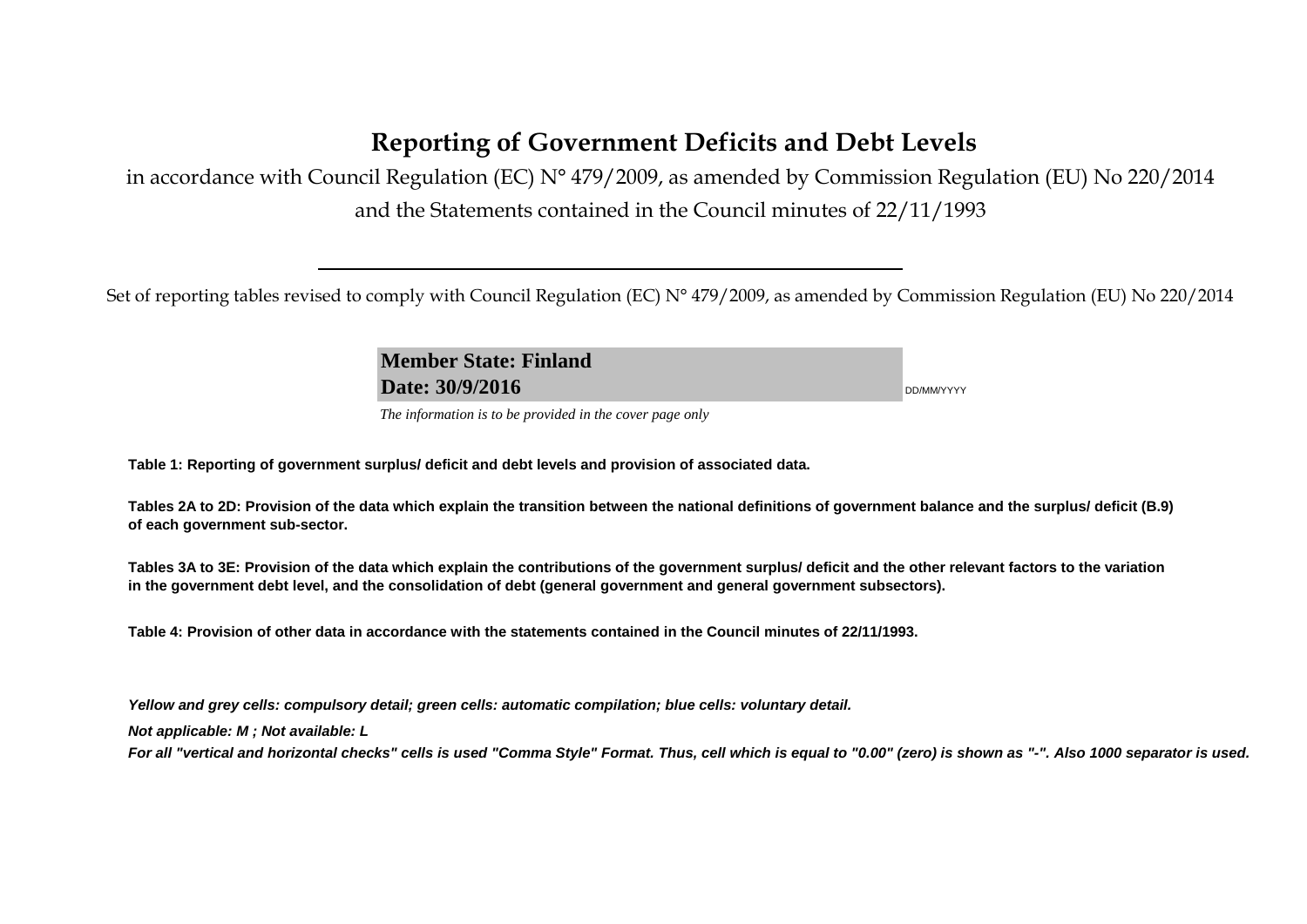## **Table 1: Reporting of government surplus/ deficit and debt levels and provision of associated data**

| Member State: Finland                                                    |                          |         |         | Year    |                                 |         |
|--------------------------------------------------------------------------|--------------------------|---------|---------|---------|---------------------------------|---------|
| Data are in  (millions of units of national currency)<br>Date: 30/9/2016 | <b>ESA 2010</b><br>codes | 2012    | 2013    | 2014    | 2015                            | 2016    |
|                                                                          |                          | final   | final   |         | half-finalized   half-finalized | planned |
| Net lending $(+)/$ net borrowing $(-)$                                   | B.9                      |         |         |         |                                 |         |
| General government                                                       | S.13                     | $-4362$ | $-5315$ | $-6495$ | $-5752$                         |         |
| - Central government                                                     | S.1311                   | $-7401$ | $-7579$ | $-7659$ | $-6310$                         |         |
| - State government                                                       | S.1312                   | M       | M       | M       | M                               |         |
| - Local government                                                       | S.1313                   | $-2134$ | $-1467$ | $-1573$ | $-1326$                         |         |
| - Social security funds                                                  | S.1314                   | 5 1 7 3 | 3731    | 2737    | 1884                            |         |
|                                                                          |                          | final   | final   |         | half-finalized half-finalized   |         |
| General government consolidated gross debt                               |                          |         |         |         |                                 | planned |
| Level at nominal value outstanding at end of year                        |                          | 107 708 | 114 801 | 123 696 | 133 111                         |         |
| By category:                                                             |                          |         |         |         |                                 |         |
| Currency and deposits                                                    | AF.2                     | 555     | 614     | 752     | 831                             |         |
| Debt securities                                                          | AF.3                     | 82 960  | 88 640  | 95 4 46 | 102 033                         |         |
| Short-term                                                               | AF.31                    | 6 3 1 7 | 5 3 2 2 | 6 1 6 8 | 7 1 5 6                         |         |
| Long-term                                                                | AF.32                    | 76 643  | 83 318  | 89 278  | 94 877                          |         |
| Loans                                                                    | AF.4                     | 24 193  | 25 5 47 | 27 4 98 | 30 247                          |         |
| Short-term                                                               | AF.41                    | 6 1 9 4 | 4 3 7 5 | 4 3 7 9 | 6419                            |         |
| Long-term                                                                | AF.42                    | 17 999  | 21 172  | 23 119  | 23 8 28                         |         |
|                                                                          |                          |         |         |         |                                 |         |
| General government expenditure on:                                       |                          |         |         |         |                                 |         |
| <b>Gross fixed capital formation</b>                                     | P.51g                    | 8 0 7 3 | 8 4 4 0 | 8 5 9 2 | 8 1 5 6                         |         |
| <b>Interest (consolidated)</b>                                           | $D.41$ (uses)            | 2 8 4 0 | 2 5 6 0 | 2 4 9 2 | 2 4 3 0                         |         |
|                                                                          |                          |         |         |         |                                 |         |
| Gross domestic product at current market prices                          | $B.1*g$                  | 199 793 | 203 338 | 205 364 | 209 149                         |         |

(1) Please indicate status of data: estimated, half-finalized, final.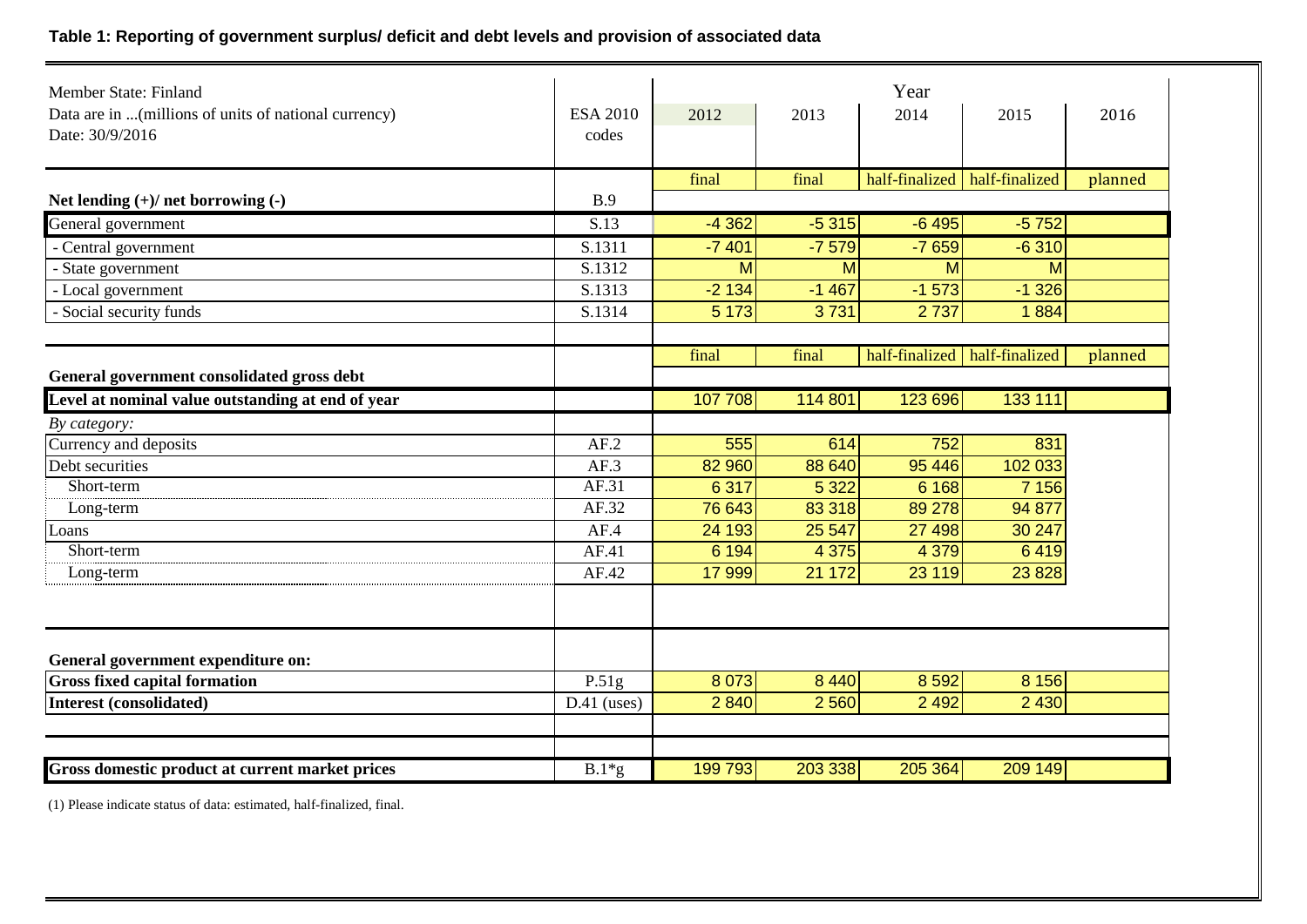### **Table 2A: Provision of the data which explain the transition between the public accounts budget balance and the central government surplus/ deficit**

| Member State: Finland                                                   |         |                 | Year           |                |         |                                                                                      |
|-------------------------------------------------------------------------|---------|-----------------|----------------|----------------|---------|--------------------------------------------------------------------------------------|
| Data are in  (millions of units of national currency)                   | 2012    | 2013            | 2014           | 2015           | 2016    |                                                                                      |
| Date: 30/9/2016                                                         |         |                 |                |                |         |                                                                                      |
| Working balance in central government accounts                          | $-7777$ | $-8420$         | $-6381$        | $-4666$        |         |                                                                                      |
| Basis of the working balance                                            | mixed   | mixed           | mixed          | mixed          | planned |                                                                                      |
| Financial transactions included in the working balance                  | 1 3 6 8 | 347             | $-756$         | $-293$         |         |                                                                                      |
| Loans, granted (+)                                                      | 3 3 4 7 | 3856            | 1 4 4 7        | 527            |         |                                                                                      |
| Loans, repayments (-)                                                   | $-1512$ | $-2372$         | $-1720$        | $-679$         |         |                                                                                      |
| Equities, acquisition (+)                                               | 1 4 7 6 | 138             | 125            | 379            |         |                                                                                      |
| Equities, sales (-)                                                     | $-119$  | $-73$           | $-228$         | $-98$          |         |                                                                                      |
| Other financial transactions (+/-)                                      | $-1824$ | $-1202$         | $-380$         | $-422$         |         |                                                                                      |
| of which: transactions in debt liabilities (+/-)                        | $-1116$ | $-543$          | 323            | $\boxed{335}$  |         |                                                                                      |
| of which: net settlements under swap contracts (+/-)                    | $-709$  | $-660$          | $-704$         | $-757$         |         |                                                                                      |
| Detail 1                                                                | 43      | $-1$            | $\overline{4}$ | $\vert$ 2      |         |                                                                                      |
| Detail 2                                                                | $-752$  | $-659$          | $-708$         | $-759$         |         |                                                                                      |
|                                                                         |         |                 |                |                |         |                                                                                      |
| Non-financial transactions not included in the working balance          | 131     | 73              | 35             | 43             |         |                                                                                      |
| Detail 1                                                                | 131     | 73              | 35             | 43             |         | Reinvested earnings on FDI and mutual funds                                          |
| Detail 2                                                                |         |                 |                |                |         |                                                                                      |
|                                                                         |         |                 |                |                |         |                                                                                      |
| Difference between interest paid (+) and accrued (D.41)(-)              | 38      | 40 <sup>1</sup> | $-180$         | $-50$          |         |                                                                                      |
|                                                                         |         |                 |                |                |         |                                                                                      |
| Other accounts receivable (+)                                           | $-69$   | 132             | 497            | $-17$          |         |                                                                                      |
| Detail 1                                                                | 14      | 119             | 474            | $-124$         |         | Time-adjustment of taxes, subsidies and EU-grants                                    |
| Detail 2                                                                | $-83$   | 13              | 23             | 107            |         | Other accounts receivable, other                                                     |
| Other accounts payable (-)                                              | $-33$   | $-28$           | $-1$           | $\overline{1}$ |         |                                                                                      |
| Detail 1                                                                |         |                 |                |                |         |                                                                                      |
| Detail 2                                                                |         |                 |                |                |         |                                                                                      |
|                                                                         |         |                 |                |                |         |                                                                                      |
| Working balance (+/-) of entities not part of central government        | M       | M               | M              | M              | M       |                                                                                      |
| Net lending (+)/ net borrowing (-) of other central government bodies   | $-388$  | $-602$          | $-1224$        | $-889$         |         | Net borrowing/net lending of other central government units                          |
| Detail 1                                                                | $-2036$ | $-2803$         | $-3145$        | $-3333$        |         | Initial (before transfers to budget) net lending of other central government units   |
| Detail 2                                                                | 1648    | 2 2 0 1         | 1921           | 2444           |         | Transfers from other central governments units to the budget, net                    |
|                                                                         |         |                 |                |                |         |                                                                                      |
| Other adjustments (+/-) (please detail)                                 | $-671$  | 879             | 351            | $-439$         |         |                                                                                      |
| Detail 1                                                                | $-28$   | $-34$           | $-43$          | $-73$          |         | Debt cancellation/assumption                                                         |
| Detail 2                                                                | $-390$  | 1063            | 293            | $-431$         |         | The impact of the difference in the recording of deferrable budgetary appropriations |
| Detail 3                                                                | $-29$   | $-40$           | $-37$          | $-37$          |         | Superdividends                                                                       |
| Detail 4                                                                | $-149$  | $-118$          | $-45$          | $-38$          |         | <b>PPP</b>                                                                           |
| Detail 5                                                                | 0       | $-63$           | 137            | 145            |         | Other known differences between working balance and B.9                              |
| Detail 6                                                                | $-75$   | 71              | 46             | $-5$           |         | Residual                                                                             |
|                                                                         |         |                 |                |                |         |                                                                                      |
| Net lending (+)/ net borrowing (-) (B.9) of central government (S.1311) |         |                 |                |                |         |                                                                                      |
|                                                                         | $-7401$ | $-7579$         | $-7659$        | $-6310$        |         |                                                                                      |

*(ESA 2010 accounts)*

(1) Please indicate accounting basis of the working balance: cash, accrual, mixed, other.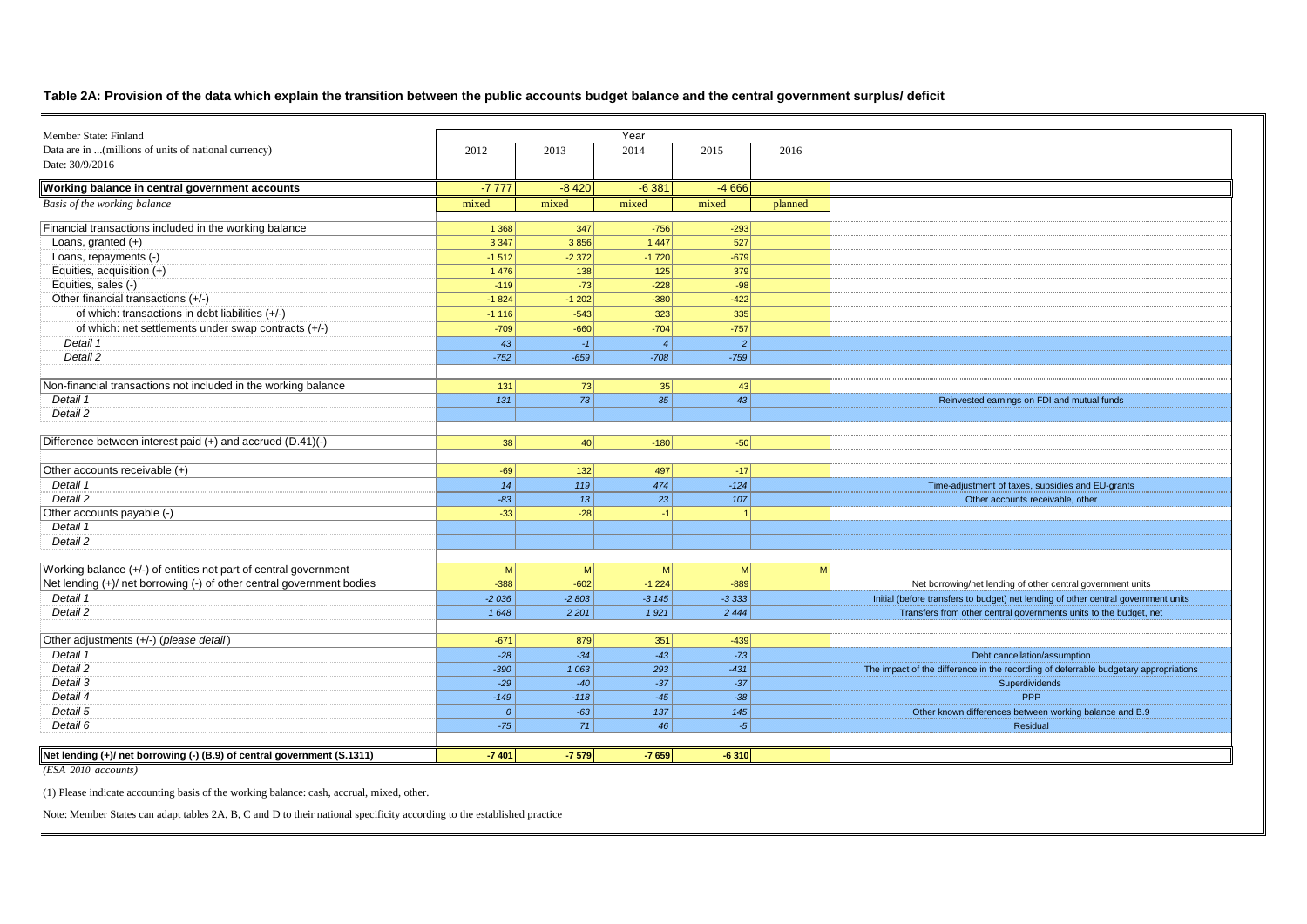## **Table 2B: Provision of the data which explain the transition between the working balance and the state government surplus/ deficit**

| Member State: Finland                                                 |                |              | Year            |      |      |
|-----------------------------------------------------------------------|----------------|--------------|-----------------|------|------|
| Data are in  (millions of units of national currency)                 | 2012           | 2013         | 2014            | 2015 | 2016 |
| Date: 30/9/2016                                                       |                |              |                 |      |      |
|                                                                       |                |              |                 |      |      |
| Working balance in state government accounts                          | M              | M            | M               | M    |      |
| Basis of the working balance                                          | (1)            | (1)          | (1)             | (1)  |      |
| Financial transactions included in the working balance                | M              | $\mathsf{M}$ | $\mathsf{M}$    | M    |      |
| Loans $(+/-)$                                                         | M <sup>2</sup> | M            | $\mathsf{M}$    | M    |      |
| Equities $(+/-)$                                                      | M              | M            | - M             | M    |      |
| Other financial transactions (+/-)                                    | M              | M            | $\mathsf{M}$    | M    |      |
| of which: transactions in debt liabilities (+/-)                      | M              | M            | $\mathsf{M}$    | M    |      |
| of which: net settlements under swap contracts (+/-)                  | M              | M            | -M              | M    |      |
| Detail 1                                                              |                |              |                 |      |      |
| Detail 2                                                              |                |              |                 |      |      |
|                                                                       |                |              |                 |      |      |
| Non-financial transactions not included in the working balance        | M              | M            | M               | M    |      |
| Detail 1                                                              |                |              |                 |      |      |
| Detail 2                                                              |                |              |                 |      |      |
|                                                                       |                |              |                 |      |      |
| Difference between interest paid (+) and accrued (D.41)(-)            | M              | M            | M               | M    |      |
|                                                                       |                |              |                 |      |      |
| Other accounts receivable (+)                                         | M              | M            | M               | M    |      |
| Detail 1                                                              |                |              |                 |      |      |
| Detail 2                                                              |                |              |                 |      |      |
| Other accounts payable (-)                                            | M              | $\mathsf{M}$ | $\vert M \vert$ | M    |      |
| Detail 1                                                              |                |              |                 |      |      |
| Detail 2                                                              |                |              |                 |      |      |
|                                                                       |                |              |                 |      |      |
| Working balance (+/-) of entities not part of state government        | M              | M            | M               | M    |      |
| Net lending (+)/ net borrowing (-) of other state government bodies   | M              | M            | $\mathsf{M}$    | M    |      |
| Detail 1                                                              |                |              |                 |      |      |
| Detail 2                                                              |                |              |                 |      |      |
|                                                                       |                |              |                 |      |      |
| Other adjustments (+/-) (please detail)                               | M <sup>2</sup> | $\mathsf{M}$ | $\vert M \vert$ | M    |      |
| Detail 1                                                              |                |              |                 |      |      |
| Detail 2                                                              |                |              |                 |      |      |
| Detail 3                                                              |                |              |                 |      |      |
| Net lending (+)/ net borrowing (-) (B.9) of state government (S.1312) | M              | M            | M               | M    |      |
| (ESA 2010 accounts)                                                   |                |              |                 |      |      |

(1) Please indicate accounting basis of the working balance: cash, accrual, mixed, other.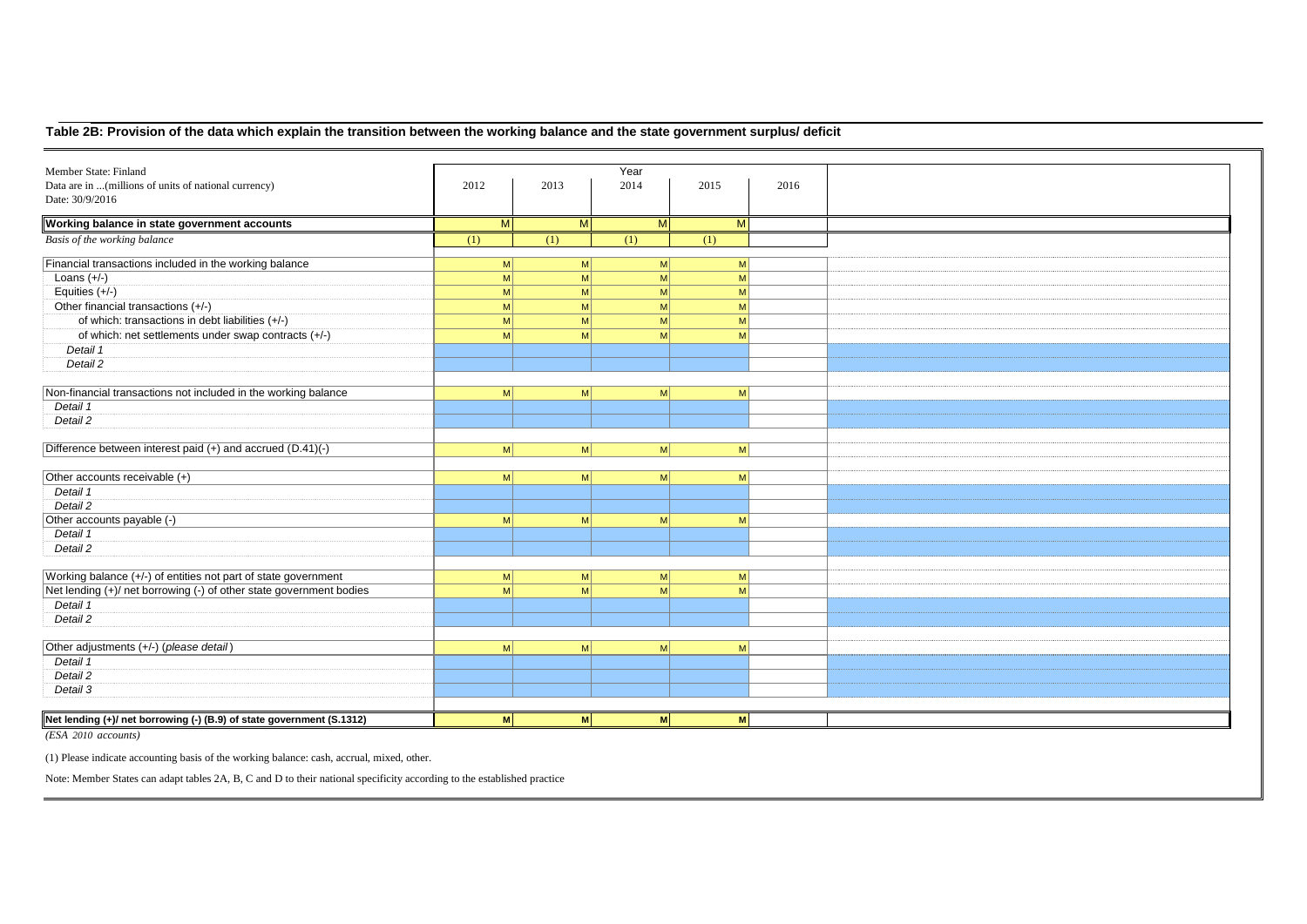## **Table 2C: Provision of the data which explain the transition between the working balance and the local government surplus/ deficit**

| Member State: Finland                                                 |                 |              | Year           |         |      |                                                                                                            |
|-----------------------------------------------------------------------|-----------------|--------------|----------------|---------|------|------------------------------------------------------------------------------------------------------------|
| Data are in  (millions of units of national currency)                 | 2012            | 2013         | 2014           | 2015    | 2016 |                                                                                                            |
| Date: 30/9/2016                                                       |                 |              |                |         |      |                                                                                                            |
|                                                                       |                 |              |                |         |      |                                                                                                            |
| Working balance in local government accounts                          | 1791            | 2694         | 2875           | 2697    |      |                                                                                                            |
| Basis of the working balance                                          | mixed           | mixed        | mixed          | mixed   |      |                                                                                                            |
| Financial transactions included in the working balance                | <sub>M</sub>    | $\mathsf{M}$ | M              | M       |      |                                                                                                            |
| Loans $(+/-)$                                                         | M <sub>l</sub>  | M            | M              | M       |      |                                                                                                            |
| Equities $(+/-)$                                                      | M <sup>2</sup>  | M            | M              | M       |      |                                                                                                            |
| Other financial transactions (+/-)                                    | M               | M            | M              | M       |      |                                                                                                            |
| of which: transactions in debt liabilities (+/-)                      | M               | M            | M              | M       |      |                                                                                                            |
| of which: net settlements under swap contracts (+/-)                  | M               | M            | M              | M       |      |                                                                                                            |
| Detail 1                                                              |                 |              |                |         |      |                                                                                                            |
| Detail 2                                                              |                 |              |                |         |      |                                                                                                            |
|                                                                       |                 |              |                |         |      |                                                                                                            |
| Non-financial transactions not included in the working balance        | $-2503$         | $-2713$      | $-2938$        | $-2848$ |      |                                                                                                            |
| Detail 1                                                              | 382             | 373          | 321            | 224     |      | Property income (D.422+D.41) from quasi-corporations classified outside S.1313                             |
| Detail 2                                                              | $-3107$         | $-3244$      | $-3359$        | $-3172$ |      | Investments of municipalities and joint municipal authorities not included in the working balance          |
| Detail 3                                                              | 123             | 64           | 88             | $-43$   |      | Capital transfers, net, not included in the working balance                                                |
| Detail 4                                                              | $-10$           | $-9$         | $-9$           | $-10$   |      | Interest expenditure of financial leases                                                                   |
| Detail 5                                                              | 75              | 69           | $-17$          | 119     |      | Aquisitions less disposals of non-produced assets                                                          |
| Detail 6                                                              | 34              | 34           | 38             | 34      |      | Reinvested earnings of mutual funds recorded as property income of S.1313                                  |
|                                                                       |                 |              |                |         |      |                                                                                                            |
| Difference between interest paid (+) and accrued (D.41)(-)            | <sub>M</sub>    | $\mathsf{M}$ | M              | M       |      |                                                                                                            |
| Other accounts receivable (+)                                         | 23 <sup>1</sup> | 65           | $-20$          | 61      |      |                                                                                                            |
| Detail 1                                                              | 23              | 65           | $-20$          | 61      |      |                                                                                                            |
| Detail 2                                                              |                 |              |                |         |      | Time adjustment of income tax and difference due to source                                                 |
|                                                                       |                 |              |                |         |      |                                                                                                            |
| Other accounts payable (-)                                            | M <sup>2</sup>  | $\mathbf{M}$ | M              | -M      |      |                                                                                                            |
| Detail 1                                                              |                 |              |                |         |      |                                                                                                            |
| Detail 2                                                              |                 |              |                |         |      |                                                                                                            |
| Working balance (+/-) of entities not part of local government        | $-841$          | $-853$       | $-858$         | $-436$  |      | Working balance of quasi-corporations classified outside S.1313                                            |
| Net lending (+)/ net borrowing (-) of other local government bodies   | $-159$          | $-264$       | $-293$         | $-477$  |      |                                                                                                            |
| Detail 1                                                              | 6               | 23           | $\overline{0}$ | 0       |      | Net borrowing of the Åland Government, Finnish Association of Municipalities etc.                          |
| Detail 2                                                              | $-165$          | $-287$       | $-293$         | $-477$  |      | Net borrowing of other units classified to local government                                                |
|                                                                       |                 |              |                |         |      |                                                                                                            |
| Other adjustments (+/-) (please detail)                               | $-445$          | $-396$       | $-339$         | $-323$  |      |                                                                                                            |
| Detail 1                                                              | $-148$          | $-132$       | $-105$         | $-70$   |      | The effect of revaluation items in the working balance, net                                                |
| Detail 2                                                              | $-360$          | $-345$       | $-340$         | $-340$  |      | Realised holding gains relating to disposals of non-produced assets (land) recorded in the working balance |
| Detail 3                                                              | 111             | 120          | 136            | 140     |      | Rents of financial leases included in the working balance                                                  |
| Detail 4                                                              | $-60$           | $-35$        | $-102$         | 0       |      | Other known differences between working balance and EDP B.9                                                |
| Detail 5                                                              | 12              | $-4$         | 72             | $-53$   |      | Residual                                                                                                   |
| Detail 6                                                              |                 |              |                |         |      |                                                                                                            |
|                                                                       |                 |              |                |         |      |                                                                                                            |
| Net lending (+)/ net borrowing (-) (B.9) of local government (S.1313) | $-2134$         | $-1467$      | $-1573$        | $-1326$ |      |                                                                                                            |
|                                                                       |                 |              |                |         |      |                                                                                                            |

*(ESA 2010 accounts)*

(1) Please indicate accounting basis of the working balance: cash, accrual, mixed, other.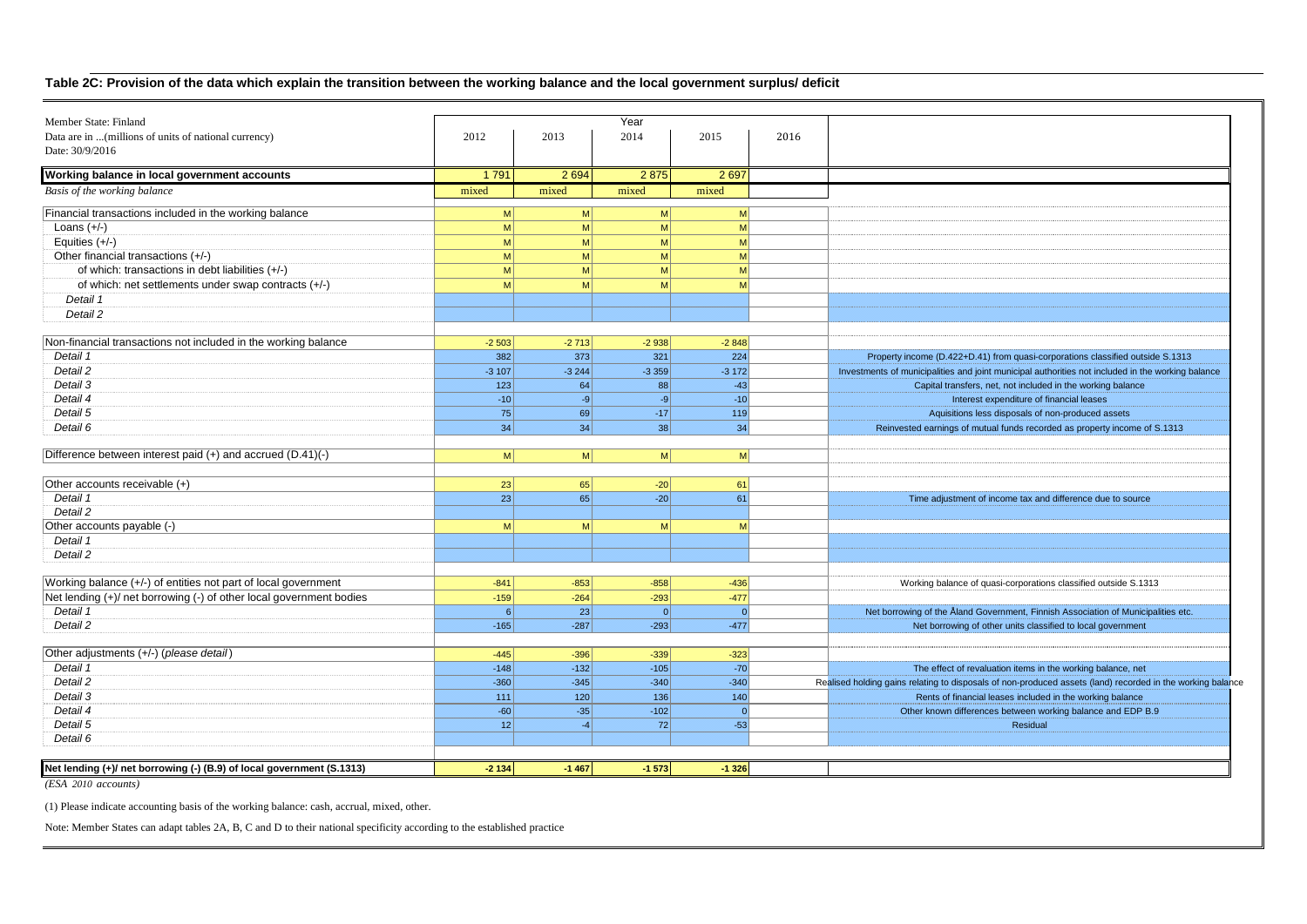## **Table 2D: Provision of the data which explain the transition between the working balance and the social security surplus/ deficit**

| Member State: Finland                                                |                |                | Year           |                |                                                                                                                         |
|----------------------------------------------------------------------|----------------|----------------|----------------|----------------|-------------------------------------------------------------------------------------------------------------------------|
| Data are in  (millions of units of national currency)                | 2012           | 2013           | 2014           | 2015           | 2016                                                                                                                    |
| Date: 30/9/2016                                                      |                |                |                |                |                                                                                                                         |
| Working balance in social security accounts                          | 300            | 16             | $-673$         | $-760$         | Working balance of pension insurance companies and other social security funds than employment pension schemes          |
| Basis of the working balance                                         | accrual        | accrual        | accrual        | accrual        |                                                                                                                         |
| Financial transactions included in the working balance               | M              | M              | M              | $\mathsf{M}$   |                                                                                                                         |
| Loans $(+/-)$                                                        | M              | M              | $\mathsf{M}$   | $\mathsf{M}$   |                                                                                                                         |
| Equities $(+/-)$                                                     | M              | M              | M              | M              |                                                                                                                         |
| Other financial transactions (+/-)                                   | M              | M              | <sub>M</sub>   | M              |                                                                                                                         |
| of which: transactions in debt liabilities (+/-)                     | M              | M              | M              | M              |                                                                                                                         |
| of which: net settlements under swap contracts (+/-)                 | M              | M              | M              | M              |                                                                                                                         |
| Detail 1                                                             |                |                |                |                |                                                                                                                         |
| Detail 2                                                             |                |                |                |                |                                                                                                                         |
|                                                                      |                |                |                |                |                                                                                                                         |
| Non-financial transactions not included in the working balance       | 701            | 564            | 570            | 652            |                                                                                                                         |
| Detail 1                                                             | $-13$          | $-23$          | 70             | 126            | Investments, net of output for own final use                                                                            |
| Detail 2                                                             | 714            | 587            | 500            | 526            | Reinvested earnings of mutual funds recorded as property income                                                         |
|                                                                      |                |                |                |                |                                                                                                                         |
| Difference between interest paid (+) and accrued (D.41)(-)           | M <sub>l</sub> | M <sub>l</sub> | <sub>M</sub>   | M <sup>2</sup> |                                                                                                                         |
|                                                                      |                |                |                |                |                                                                                                                         |
| Other accounts receivable (+)                                        | M <sub>l</sub> | M              | M <sub>l</sub> | $\mathsf{M}$   |                                                                                                                         |
| Detail 1                                                             |                |                |                |                |                                                                                                                         |
| Detail 2                                                             |                |                |                |                |                                                                                                                         |
| Other accounts payable (-)                                           | M <sub>l</sub> | M              | -MI            | -MI            |                                                                                                                         |
| Detail 1                                                             |                |                |                |                |                                                                                                                         |
| Detail 2                                                             |                |                |                |                |                                                                                                                         |
|                                                                      |                |                |                |                |                                                                                                                         |
| Working balance (+/-) of entities not part of social security funds  | M              | M              | M              | M              |                                                                                                                         |
| Net lending (+)/ net borrowing (-) of other social security bodies   | 1 5 5 7        | 1 0 4 9        | 957            | 29             |                                                                                                                         |
| Detail 1                                                             | 1 5 5 7        | 1 0 4 9        | 957            | 29             | Net borrowing/lending of statutory employment pension insurance other than pension insurance companies                  |
| Detail 2                                                             |                |                |                |                |                                                                                                                         |
|                                                                      |                |                |                |                |                                                                                                                         |
| Other adjustments (+/-) (please detail)                              | 2615           | 2 1 0 2        | 1883           | 1963           | Adjustments to the working balance of pension insurance companies                                                       |
| Detail 1                                                             | $-991$         | $-2207$        | $-1561$        | $-1641$        | Investment gains and losses not to be included in net borrowing (e.g. holding gains/losses, derivatives-related income) |
| Detail 2                                                             | 3 2 2 8        | 3838           | 2 8 7 7        | 3 0 4 2        | Net change in technical pension provisions                                                                              |
| Detail 3                                                             | 242            | 452            | 530            | 602            | Pension benefits -related cost clearing transfers between pension providers                                             |
| Detail 4                                                             | 16             | 17             | 9              | 13             | Adjustment for interests not considered in the working balance (relates to S.13149)                                     |
| Detail 5                                                             | 120            | 2 <sup>1</sup> | 28             | $-53$          | Residual                                                                                                                |
|                                                                      |                |                |                |                |                                                                                                                         |
| Net lending (+)/ net borrowing (-) (B.9) of social security (S.1314) | 5 1 7 3        | 3731           | 2 7 3 7        | 1884           |                                                                                                                         |
|                                                                      |                |                |                |                |                                                                                                                         |

*(ESA 2010 accounts)*

(1) Please indicate accounting basis of the working balance: cash, accrual, mixed, other.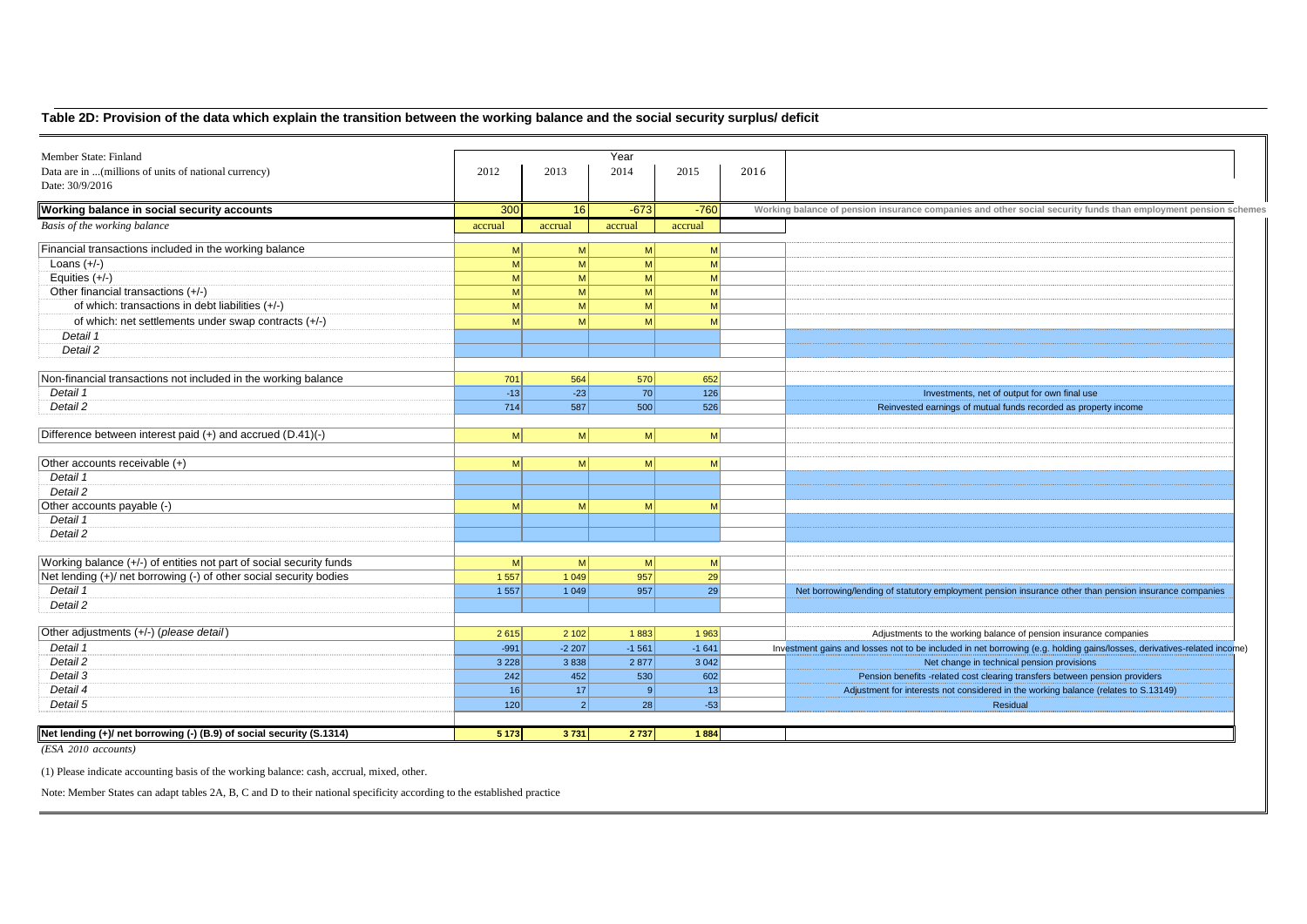#### **Table 3A: Provision of the data which explain the contributions of the surplus/ deficit and the other relevant factors to the variation in the debt level (general government)**

| Member State: Finland<br>Year<br>Data are in  (millions of units of national currency)<br>2012<br>2013<br>2014<br>2015<br>Date: 30/9/2016<br>Net lending (-)/ net borrowing (+) (B.9) of general government (S.13)*<br>4 3 6 2<br>5 3 1 5<br>6 4 9 5<br>5752<br>Net acquisition (+) of financial assets <sup>(2)</sup><br>4 2 9 3<br>638<br>6988<br>2 7 0 7<br>Currency and deposits (F.2)<br>$-1578$<br>$-1648$<br>5 5 2 2<br>$-2215$ |
|----------------------------------------------------------------------------------------------------------------------------------------------------------------------------------------------------------------------------------------------------------------------------------------------------------------------------------------------------------------------------------------------------------------------------------------|
|                                                                                                                                                                                                                                                                                                                                                                                                                                        |
|                                                                                                                                                                                                                                                                                                                                                                                                                                        |
|                                                                                                                                                                                                                                                                                                                                                                                                                                        |
|                                                                                                                                                                                                                                                                                                                                                                                                                                        |
|                                                                                                                                                                                                                                                                                                                                                                                                                                        |
|                                                                                                                                                                                                                                                                                                                                                                                                                                        |
| Debt securities (F.3)<br>$-1007$<br>2615<br>$-1170$<br>93                                                                                                                                                                                                                                                                                                                                                                              |
| Loans (F.4)<br>3 4 8 9<br>934<br>$-1018$<br>$-510$                                                                                                                                                                                                                                                                                                                                                                                     |
| 8216<br>7236<br>3 1 9 0<br>2 6 0 5<br>$Increase (+)$                                                                                                                                                                                                                                                                                                                                                                                   |
| Reduction (-)<br>$-4727$<br>$-6302$<br>$-4208$<br>$-3115$                                                                                                                                                                                                                                                                                                                                                                              |
| Short term loans (F.41), net<br>$-227$<br>512<br>$\overline{2}$                                                                                                                                                                                                                                                                                                                                                                        |
| 932<br>$-1530$<br>$-516$<br>Long-term loans (F.42)<br>3716                                                                                                                                                                                                                                                                                                                                                                             |
| 7236<br>3 190<br>2 605                                                                                                                                                                                                                                                                                                                                                                                                                 |
| $Increase (+)$<br>8216                                                                                                                                                                                                                                                                                                                                                                                                                 |
| Reduction (-)<br>$-4720$<br>$-3121$<br>$-4500$<br>$-6304$                                                                                                                                                                                                                                                                                                                                                                              |
| Equity and investment fund shares/units (F.5)<br>6 5 0 8<br>4 9 3 1<br>1810<br>$-2383$                                                                                                                                                                                                                                                                                                                                                 |
| Portfolio investments, net <sup>(2)</sup><br>5 1 3 3<br>5 0 5 6<br>2 2 9 1<br>$-1299$                                                                                                                                                                                                                                                                                                                                                  |
| $-481$<br>Equity and investment fund shares/units other than portfolio investments<br>1 3 7 5<br>$-125$<br>$-1084$                                                                                                                                                                                                                                                                                                                     |
| 2 1 2 5<br>281<br>761<br>159<br>$Increase (+)$                                                                                                                                                                                                                                                                                                                                                                                         |
| Reduction (-)<br>$-750$<br>$-406$<br>$-1242$<br>$-1243$                                                                                                                                                                                                                                                                                                                                                                                |
| Financial derivatives (F.71)<br> 0 <br>$\Omega$<br>$\Omega$                                                                                                                                                                                                                                                                                                                                                                            |
| 223<br>Other accounts receivable (F.8)<br>$-2609$<br>2 6 4 6<br>$-21$                                                                                                                                                                                                                                                                                                                                                                  |
| Other financial assets (F.1, F.6)<br>$-10$<br>18<br>$\Omega$                                                                                                                                                                                                                                                                                                                                                                           |
|                                                                                                                                                                                                                                                                                                                                                                                                                                        |
| Adjustments <sup>(2)</sup><br>1 5 2 6<br>738<br>$-2016$<br>636                                                                                                                                                                                                                                                                                                                                                                         |
| Net incurrence (-) of liabilities in financial derivatives (F.71)<br>$-1593$<br>1 4 4 2<br>$-369$<br>840                                                                                                                                                                                                                                                                                                                               |
| 365<br>Net incurrence (-) of other accounts payable (F.8)<br>$-799$<br>$-279$<br>$-1147$                                                                                                                                                                                                                                                                                                                                               |
| Net incurrence (-) of other liabilities (F.1, F.5, F.6 and F.72)<br>$-5$<br>$-5$<br>$-11$<br>-7                                                                                                                                                                                                                                                                                                                                        |
|                                                                                                                                                                                                                                                                                                                                                                                                                                        |
| 63<br>Issuances above(-)/below(+) nominal value<br>5 <sup>1</sup><br>$-183$<br>$-62$                                                                                                                                                                                                                                                                                                                                                   |
| Difference between interest (D.41) accrued(-) and paid <sup>(4)</sup> (+)<br>$-182$<br>62<br>$-73$                                                                                                                                                                                                                                                                                                                                     |
| Redemptions/repurchase of debt above(+)/below(-) nominal value<br>$\Omega$<br>$\vert$ 0<br>$\Omega$                                                                                                                                                                                                                                                                                                                                    |
|                                                                                                                                                                                                                                                                                                                                                                                                                                        |
| Appreciation(+)/depreciation(-) <sup>(3)</sup> of foreign-currency debt <sup>(5)</sup><br>160<br>$-206$<br>$-14$<br>1 0 1 0                                                                                                                                                                                                                                                                                                            |
| Changes in sector classification (K.61) <sup>(5)</sup> (+/-)<br>$\Omega$<br> 0 <br> 0                                                                                                                                                                                                                                                                                                                                                  |
| Other volume changes in financial liabilities (K.3, K.4, K.5) <sup>(5)</sup> (-)<br>1870<br>$\vert$ 0<br> 0                                                                                                                                                                                                                                                                                                                            |
|                                                                                                                                                                                                                                                                                                                                                                                                                                        |
| 236<br><b>Statistical discrepancies</b><br>130<br>$-499$<br>320                                                                                                                                                                                                                                                                                                                                                                        |
|                                                                                                                                                                                                                                                                                                                                                                                                                                        |
| Difference between capital and financial accounts (B.9-B.9f)<br>210<br>$-561$<br>505<br>$-70$                                                                                                                                                                                                                                                                                                                                          |
| Other statistical discrepancies (+/-)<br>$-80$<br>62<br>$-269$<br>390                                                                                                                                                                                                                                                                                                                                                                  |
| Change in general government (S.13) consolidated gross debt (1,2)<br>12 218<br>7 0 9 3<br>8 8 9 5<br>9 4 1 5                                                                                                                                                                                                                                                                                                                           |
|                                                                                                                                                                                                                                                                                                                                                                                                                                        |

(1) A positive entry in this row means that nominal debt increases, a negative entry that nominal debt decreases. (4) Including capital uplift (5) AF.2, AF.3 and AF.4 at face value.

 $(2)$  Consolidated within general government.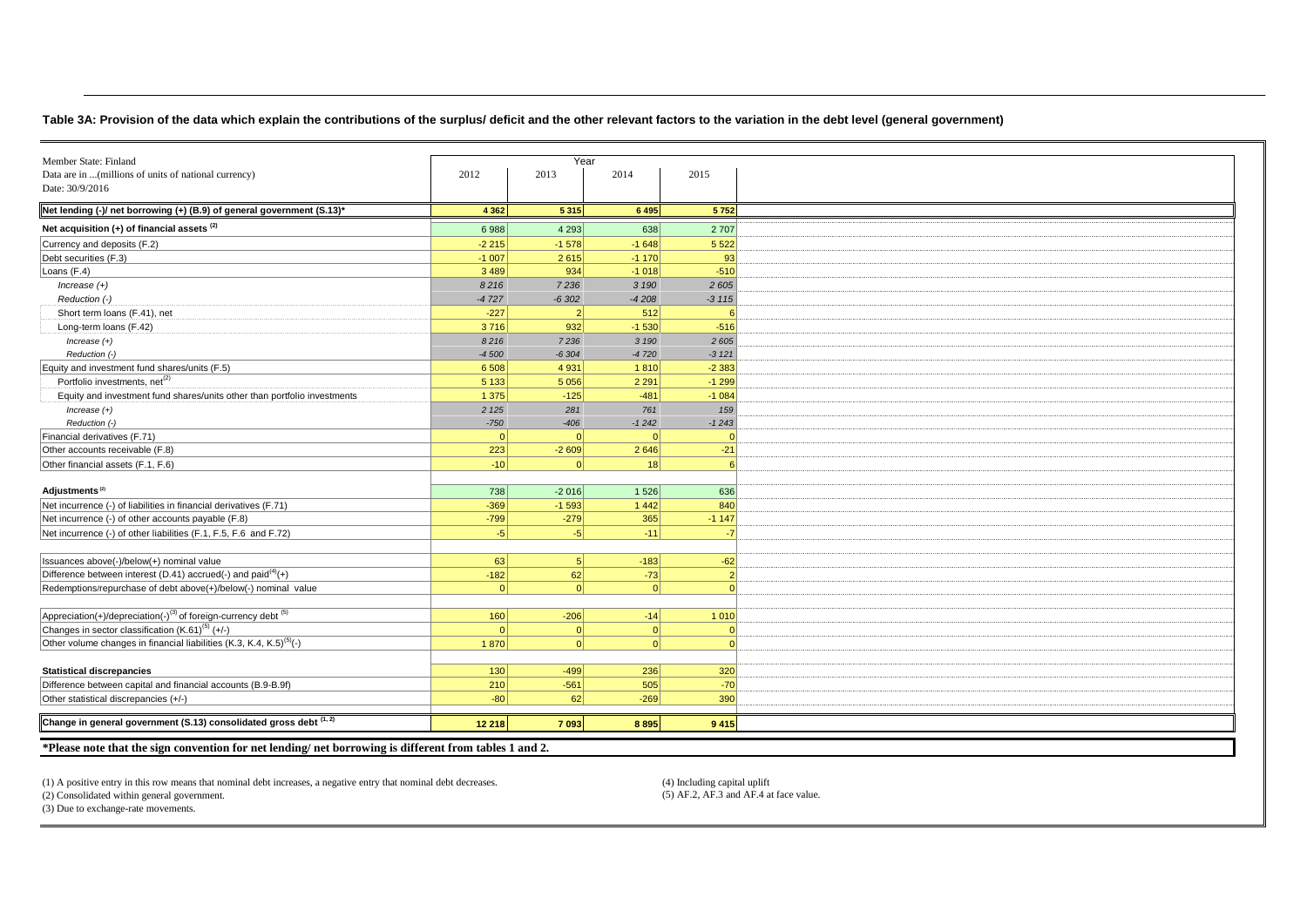#### **Table 3B: Provision of the data which explain the contributions of the surplus/ deficit and the other relevant factors to the variation in the debt level and the consolidation of debt (central government)**

| Member State: Finland                                                                                  |          | Year           |          |           |
|--------------------------------------------------------------------------------------------------------|----------|----------------|----------|-----------|
| Data are in  (millions of units of national currency)                                                  | 2012     | 2013           | 2014     | 2015      |
| Date: 30/9/2016                                                                                        |          |                |          |           |
| Net lending (-)/ net borrowing (+) (B.9) of central government (S.1311)*                               | 7 4 0 1  | 7 5 7 9        | 7659     | 6 3 1 0   |
|                                                                                                        |          |                |          |           |
| Net acquisition $(+)$ of financial assets $(2)$                                                        | 2471     | $-1935$        | $-1068$  | $-101$    |
| Currency and deposits (F.2)                                                                            | $-3573$  | $-2274$        | $-1171$  | 1 6 3 0   |
| Debt securities (F.3)                                                                                  | 1 0 8 5  | $-945$         | 245      | $-414$    |
| Loans $(F.4)$                                                                                          | 3841     | 1972           | $-168$   | $-538$    |
| $Increase (+)$                                                                                         | 6 4 3 5  | 5 4 9 2        | 1795     | 527       |
| Reduction (-)                                                                                          | $-2594$  | $-3520$        | $-1963$  | $-1065$   |
| Short term loans (F.41), net                                                                           | $\Omega$ | $\mathbf{0}$   | $\Omega$ | $\Omega$  |
| Long-term loans (F.42)                                                                                 | 3841     | 1972           | $-168$   | $-538$    |
| $Increase (+)$                                                                                         | 6 4 3 5  | 5 4 9 2        | 1795     | 527       |
| Reduction (-)                                                                                          | $-2594$  | $-3520$        | $-1963$  | $-1065$   |
| Equity and investment fund shares/units (F.5)                                                          | 1 5 6 4  | 98             | $-191$   | $-596$    |
| Portfolio investments, net <sup>(2)</sup>                                                              | 260      | 230            | 247      | 446       |
| Equity and investment fund shares/units other than portfolio investments                               | 1 3 0 4  | $-132$         | $-438$   | $-1042$   |
| Increase $(+)$                                                                                         | 2 0 5 4  | 274            | 761      | 159       |
| Reduction (-)                                                                                          | $-750$   | $-406$         | $-1199$  | $-1201$   |
| Financial derivatives (F.71)                                                                           | $\Omega$ | 0              |          | $\Omega$  |
| Other accounts receivable (F.8)                                                                        | $-446$   | $-786$         | 217      | $-183$    |
| Other financial assets (F.1, F.6)                                                                      | $\Omega$ | $\vert$ 0      |          | $\Omega$  |
|                                                                                                        |          |                |          |           |
| Adjustments <sup>(2)</sup>                                                                             | $-1729$  | $-411$         | $-626$   | $-430$    |
| Net incurrence (-) of liabilities in financial derivatives (F.71)                                      | $-940$   | $-449$         | $-663$   | $-1027$   |
| Net incurrence (-) of other accounts payable (F.8)                                                     | $-825$   | 183            | 288      | $-340$    |
| Net incurrence (-) of other liabilities (F.1, F.5, F.6 and F.72)                                       | $-5$     | $-5$           | $-11$    | $-7$      |
|                                                                                                        |          |                |          |           |
| Issuances above(-)/below(+) nominal value                                                              | 63       | 5 <sup>1</sup> | $-183$   | $-62$     |
| Difference between interest (D.41) accrued(-) and paid $(4)$ (+)                                       | $-182$   | 62             | $-43$    | $-32$     |
| Redemptions/repurchase of debt above(+)/below(-) nominal value                                         | 0        | $\Omega$       | $\Omega$ | $\vert$ 0 |
|                                                                                                        |          |                |          |           |
| Appreciation(+)/depreciation(-) <sup>(3)</sup> of foreign-currency debt <sup>(5)</sup>                 | 160      | $-207$         | $-14$    | 1 0 38    |
| Changes in sector classification (K.61) <sup>(5)</sup> (+/-)                                           | 0        | 0              | 0        | 0         |
| Other volume changes in financial liabilities (K.3, K.4, K.5) <sup>(5)</sup> (-)                       | $\Omega$ | 0              | $\Omega$ | 0         |
|                                                                                                        |          |                |          |           |
| <b>Statistical discrepancies</b>                                                                       | $-178$   | $-14$          | 213      | 211       |
| Difference between capital and financial accounts (B.9-B.9f)                                           | $-232$   | 29             | 292      | $-2$      |
| Other statistical discrepancies (+/-)                                                                  | 54       | $-43$          | $-79$    | 213       |
|                                                                                                        |          |                |          |           |
| Change in central government (S.1311) consolidated gross debt (1, 2)                                   | 7965     | 5 2 1 9        | 6 178    | 5990      |
|                                                                                                        |          |                |          |           |
| Central government contribution to general government debt (a=b-c) <sup>(5)</sup>                      | 95 360   | 100 831        | 107 082  | 113 100   |
| Central government gross debt (level) (b) (2, 5)                                                       | 96 012   | 101 231        | 107 409  | 113 399   |
| Central government holdings of other subsectors debt (level) (c) <sup>(5)</sup>                        | 652      | 400            | 327      | 299       |
|                                                                                                        |          |                |          |           |
| *Please note that the sign convention for net lending/ net borrowing is different from tables 1 and 2. |          |                |          |           |

(1) A positive entry in this row means that nominal debt increases, a negative entry that nominal debt decreases. (4) Including capital uplift (4) Including capital uplift (4) Consolidated within central government. (5) AF

 $(2)$  Consolidated within central government.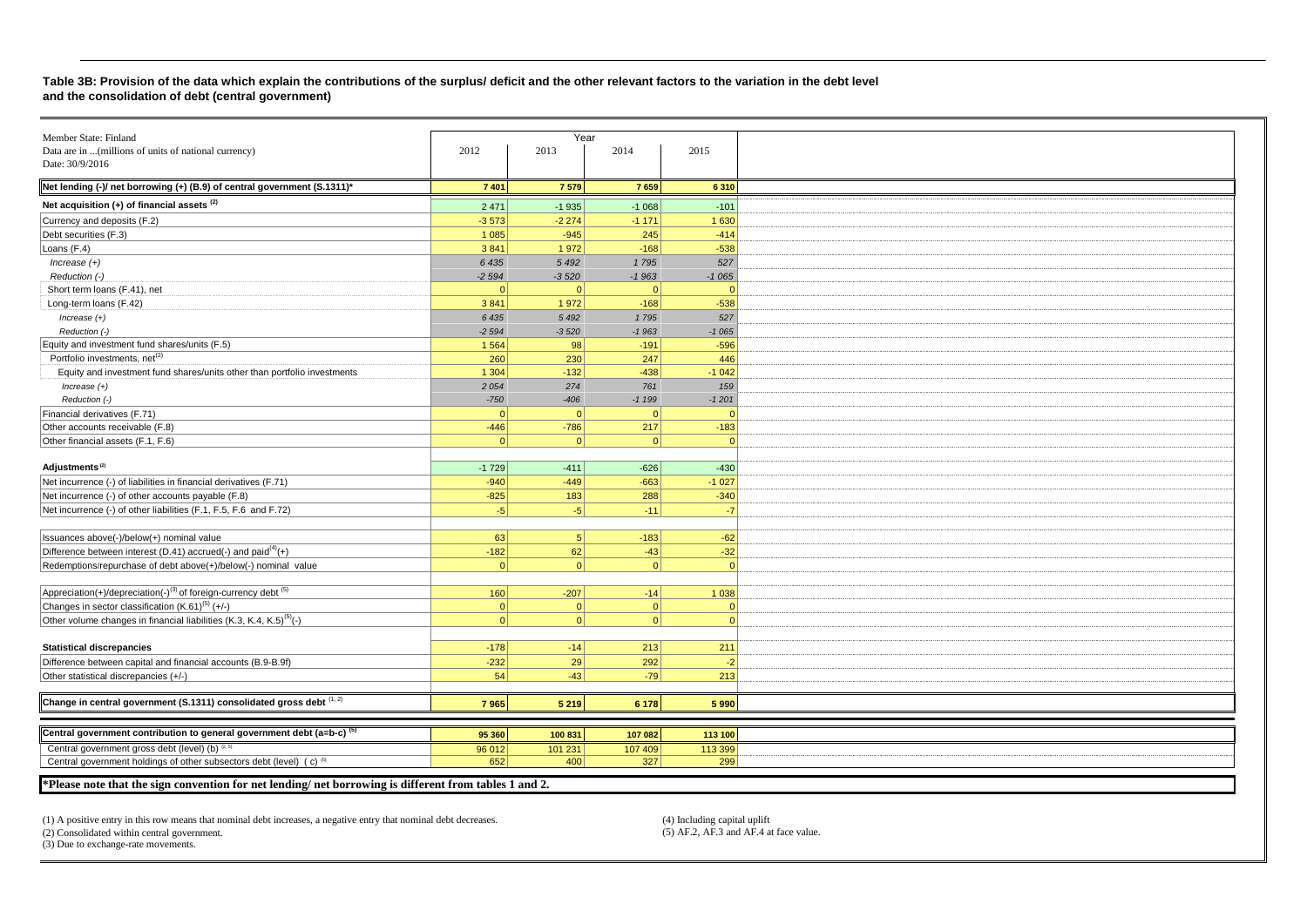#### **Table 3C: Provision of the data which explain the contributions of the surplus/ deficit and the other relevant factors to the variation in the debt level and the consolidation of debt (state government)**

| Member State: Finland                                                                  |                |                | Year            |                |
|----------------------------------------------------------------------------------------|----------------|----------------|-----------------|----------------|
| Data are in  (millions of units of national currency)                                  | 2012           | 2013           | 2014            | 2015           |
| Date: 30/9/2016                                                                        |                |                |                 |                |
|                                                                                        |                |                |                 |                |
| Net lending (-)/ net borrowing (+) (B.9) of state government (S.1312)*                 | <b>M</b>       | <b>M</b>       | M               | <b>M</b>       |
| Net acquisition $(+)$ of financial assets $(2)$                                        | $\mathsf{M}$   | M              | $\mathsf{M}$    | M <sup>2</sup> |
| Currency and deposits (F.2)                                                            | M              | M              | M               | M              |
| Debt securities (F.3)                                                                  | <sub>M</sub>   | мl             | M               | M              |
| Loans (F.4)                                                                            | M <sub>l</sub> | M              | $\mathsf{M}$    | M              |
| $Increase (+)$                                                                         | $\mathcal{M}$  | $\overline{M}$ | M               | M              |
| Reduction (-)                                                                          | M              | $\overline{M}$ | M               | M              |
| Short term loans (F.41), net                                                           | M              | мl             | $\mathsf{M}$    | M              |
| Long-term loans (F.42)                                                                 | M <sub>l</sub> | мl             | -M              | M              |
| Increase $(+)$                                                                         | $\overline{M}$ | $\overline{M}$ | $\overline{M}$  | M              |
| Reduction (-)                                                                          | $\overline{M}$ | $\overline{M}$ | $\overline{M}$  | M              |
| Equity and investment fund shares/units (F.5)                                          | M              | M              | -M              | M              |
| Portfolio investments, net <sup>(2)</sup>                                              | M              | мl             | -M              | M              |
| Equity and investment fund shares/units other than portfolio investments               | $\mathsf{M}$   | мl             | $\mathsf{M}$    | M              |
| $Increase (+)$                                                                         | M              | $\overline{M}$ | $\overline{M}$  | M              |
| Reduction (-)                                                                          | $\overline{M}$ | $\overline{M}$ | $\overline{M}$  | M              |
| Financial derivatives (F.71)                                                           | M              | мl             | M               | M              |
| Other accounts receivable (F.8)                                                        | M              | мl             | M <sub>l</sub>  | M              |
| Other financial assets (F.1, F.6)                                                      | M <sub>l</sub> | M              | M <sub>l</sub>  | M              |
|                                                                                        |                |                |                 |                |
| Adjustments <sup>(2)</sup>                                                             | M <sup>2</sup> | мI             | -M              | M <sup>2</sup> |
| Net incurrence (-) of liabilities in financial derivatives (F.71)                      | M              | M              | M               | M              |
| Net incurrence (-) of other accounts payable (F.8)                                     | $\mathsf{M}$   | M <sup>2</sup> | $\mathsf{M}$    | M              |
| Net incurrence (-) of other liabilities (F.1, F.5, F.6 and F.72)                       | M              | мl             | M               | M              |
|                                                                                        |                |                |                 |                |
|                                                                                        | M              | M              | -M              |                |
| Issuances above(-)/below(+) nominal value                                              | $\mathsf{M}$   | M              |                 | M              |
| Difference between interest (D.41) accrued(-) and paid <sup>(4)</sup> (+)              |                |                | $\mathsf{M}$    | M              |
| Redemptions/repurchase of debt above(+)/below(-) nominal value                         | M <sub>l</sub> | мI             | M <sup>2</sup>  | M              |
|                                                                                        |                |                |                 |                |
| Appreciation(+)/depreciation(-) <sup>(3)</sup> of foreign-currency debt <sup>(5)</sup> | M <sup>2</sup> | мI             | -M              | M              |
| Changes in sector classification (K.61) <sup>(5)</sup> (+/-)                           | M              | M              | M               | M              |
| Other volume changes in financial liabilities (K.3, K.4, K.5) <sup>(5)</sup> (-)       | M <sub>l</sub> | мl             | M               | M              |
|                                                                                        |                |                |                 |                |
| <b>Statistical discrepancies</b>                                                       | M              | M              | $\vert M \vert$ | M              |
| Difference between capital and financial accounts (B.9-B.9f)                           | $\mathsf{M}$   | M              | $\vert M \vert$ | M              |
| Other statistical discrepancies (+/-)                                                  | M              | мI             | M <sub>l</sub>  | M              |
|                                                                                        |                |                |                 |                |
| Change in state government (S.1312) consolidated gross debt $(1, 2)$                   | M              | M              | M               | M              |
|                                                                                        |                |                |                 |                |
| State government contribution to general government debt (a=b-c) <sup>(5)</sup>        | M              | M              | <b>M</b>        | M              |
| State government gross debt (level) (b) (2, 5)                                         | M <sub>l</sub> | M              | M               | M              |
| State government holdings of other subsectors debt (level) (c) (5)                     | M <sub>l</sub> | мl             | M <sup>2</sup>  | <b>M</b>       |
|                                                                                        |                |                |                 |                |

**\*Please note that the sign convention for net lending/ net borrowing is different from tables 1 and 2.** 

(1) A positive entry in this row means that nominal debt increases, a negative entry that nominal debt decreases. (4) Including capital uplift (4) Including capital uplift (4) Including capital uplift (5) AF.2, AF.3 and AF

 $(2)$  Consolidated within state government.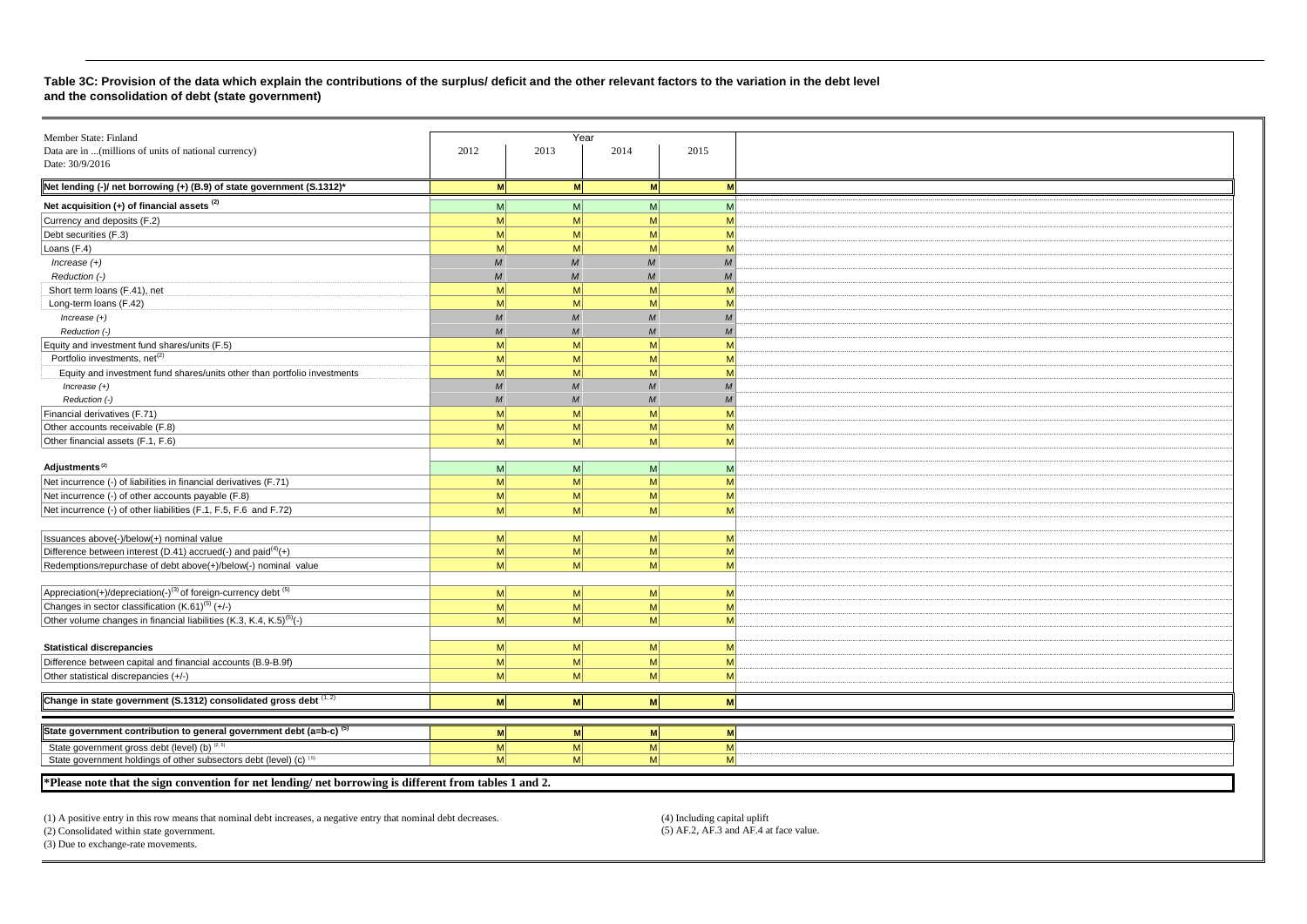#### **Table 3D: Provision of the data which explain the contributions of the surplus/ deficit and the other relevant factors to the variation in the debt level and the consolidation of debt (local government)**

| Member State: Finland                                                                  |                | Year           |                |          |
|----------------------------------------------------------------------------------------|----------------|----------------|----------------|----------|
| Data are in  (millions of units of national currency)                                  | 2012           | 2013           | 2014           | 2015     |
| Date: 30/9/2016                                                                        |                |                |                |          |
| Net lending (-)/ net borrowing (+) (B.9) of local government (S.1313)*                 | 2 1 3 4        | 1 4 6 7        | 1573           | 1 3 2 6  |
| Net acquisition (+) of financial assets <sup>(2)</sup>                                 | $-358$         | 642            | $-334$         | 342      |
| Currency and deposits (F.2)                                                            | 128            | 759            | $-57$          | $-203$   |
| Debt securities (F.3)                                                                  | $-626$         | 35             | $-45$          |          |
|                                                                                        | 217            | $-266$         | $-389$         | 354      |
| Loans (F.4)                                                                            |                |                |                |          |
| $Increase (+)$                                                                         | 326            | 635            | 30             | 652      |
| Reduction (-)                                                                          | $-109$         | $-901$         | $-419$         | $-298$   |
| Short term loans (F.41), net                                                           | 0              | $\Omega$       | $\overline{0}$ |          |
| Long-term loans (F.42)                                                                 | 217            | $-266$         | $-389$         | 354      |
| Increase $(+)$                                                                         | 326            | 635            | 30             | 652      |
| Reduction (-)                                                                          | $-109$         | $-901$         | $-419$         | $-298$   |
| Equity and investment fund shares/units (F.5)                                          | 26             | 164            | 14             | $-159$   |
| Portfolio investments, net <sup>(2)</sup>                                              | $-45$          | 157            | 57             | $-117$   |
| Equity and investment fund shares/units other than portfolio investments               | 71             | $\overline{7}$ | $-43$          | $-42$    |
| Increase $(+)$                                                                         | 71             | $\overline{7}$ | $\mathcal{O}$  | $\Omega$ |
| Reduction (-)                                                                          | $\mathcal{O}$  | $\Omega$       | $-43$          | $-42$    |
| Financial derivatives (F.71)                                                           | 0              | $\Omega$       | $\overline{0}$ | $\Omega$ |
| Other accounts receivable (F.8)                                                        | $-93$          | $-50$          | 125            | 340      |
|                                                                                        |                |                |                |          |
| Other financial assets (F.1, F.6)                                                      | $-10$          | $\Omega$       | 18             |          |
|                                                                                        |                |                |                |          |
| Adjustments <sup>(2)</sup>                                                             | $-403$         | $-21$          | $-53$          | $-634$   |
| Net incurrence (-) of liabilities in financial derivatives (F.71)                      | $-11$          | $\Omega$       | $\Omega$       | $\cap$   |
| Net incurrence (-) of other accounts payable (F.8)                                     | $-392$         | $-22$          | $-23$          | $-576$   |
| Net incurrence (-) of other liabilities (F.1, F.5, F.6 and F.72)                       | 0              | $\Omega$       | $\Omega$       | $\cap$   |
|                                                                                        |                |                |                |          |
| Issuances above(-)/below(+) nominal value                                              | M <sup>2</sup> | <sub>M</sub>   | M              | M        |
| Difference between interest (D.41) accrued(-) and paid $(4)$ (+)                       | $\mathsf{M}$   | <sub>M</sub>   | $-30$          | $-30$    |
| Redemptions/repurchase of debt above(+)/below(-) nominal value                         | M <sup>2</sup> | <sub>M</sub>   | $\mathsf{M}$   | M        |
|                                                                                        |                |                |                |          |
| Appreciation(+)/depreciation(-) <sup>(3)</sup> of foreign-currency debt <sup>(5)</sup> | 0              | -1             | 0              |          |
|                                                                                        |                |                |                | $-28$    |
| Changes in sector classification (K.61) <sup>(5)</sup> (+/-)                           | 0              | $\Omega$       | $\Omega$       | - 0      |
| Other volume changes in financial liabilities (K.3, K.4, K.5) <sup>(5)</sup> (-)       | 0              | $\Omega$       | $\Omega$       |          |
|                                                                                        |                |                |                |          |
| <b>Statistical discrepancies</b>                                                       | 216            | $-178$         | 252            | $-197$   |
| Difference between capital and financial accounts (B.9-B.9f)                           | 216            | $-178$         | 252            | $-197$   |
| Other statistical discrepancies (+/-)                                                  | $\Omega$       | $\Omega$       | $\Omega$       |          |
|                                                                                        |                |                |                |          |
| Change in local government (S.1313) consolidated gross debt $(1, 2)$                   | 1589           | 1910           | 1 4 3 8        | 837      |
|                                                                                        |                |                |                |          |
| Local government contribution to general government debt (a=b-c) <sup>(5)</sup>        | 14 032         | 16 020         | 17 445         | 18 28 1  |
|                                                                                        |                |                |                |          |
| Local government gross debt (level) (b) as                                             | 14 3 27        | 16 237         | 17 675         | 18512    |
| Local government holdings of other subsectors debt (level) (c) <sup>®</sup>            | 295            | 217            | 230            | 231      |
|                                                                                        |                |                |                |          |

**\*Please note that the sign convention for net lending/ net borrowing is different from tables 1 and 2.** 

(1) A positive entry in this row means that nominal debt increases, a negative entry that nominal debt decreases. (4) Including capital uplift (4) Including capital uplift (4) Consolidated within local government. (5) AF.2

 $(2)$  Consolidated within local government.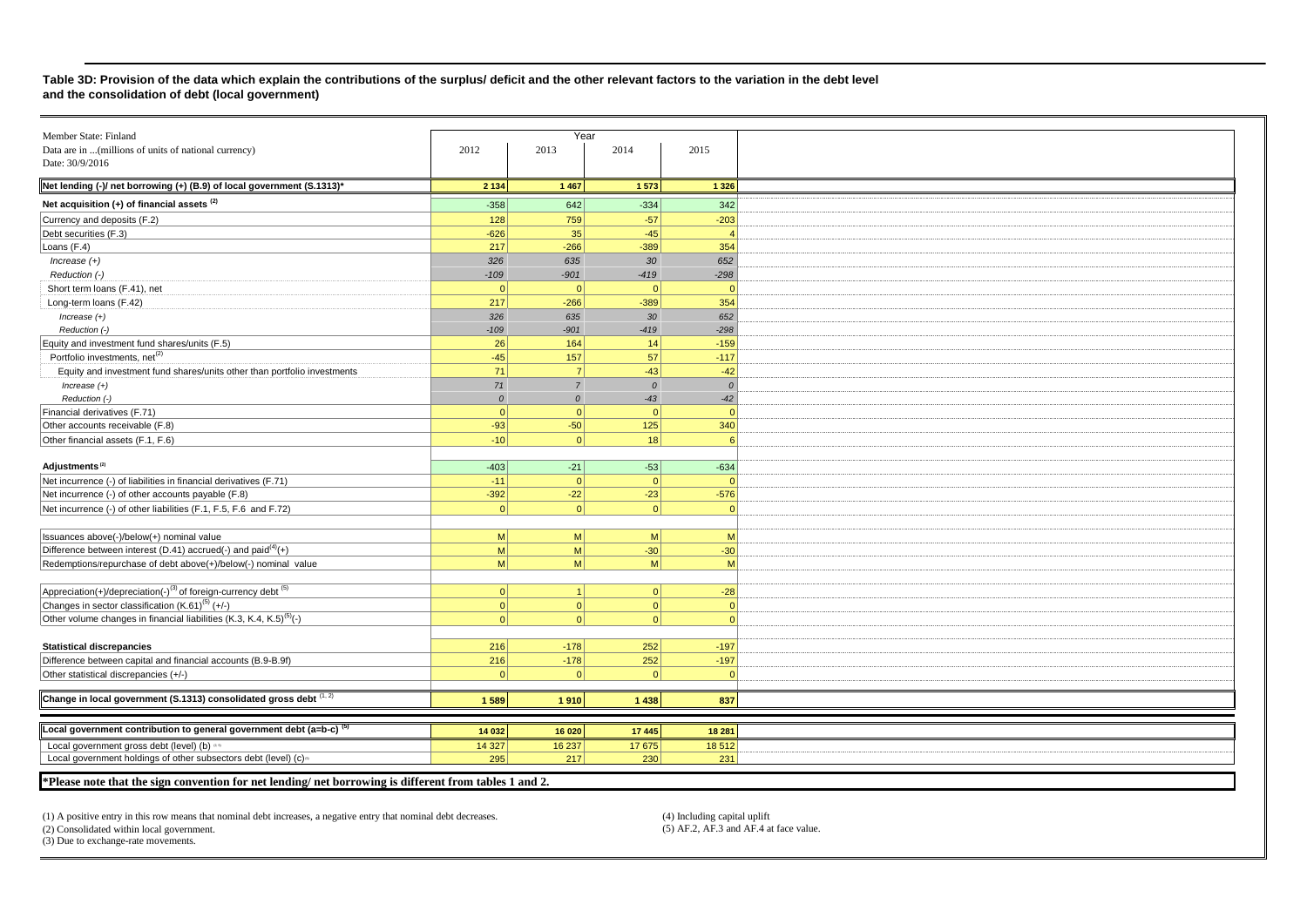#### **Table 3E: Provision of the data which explain the contributions of the surplus/ deficit and the other relevant factors to the variation in the debt level and the consolidation of debt (social security funds)**

| Member State: Finland |                                                                                                                                                                                                                                                       |                                                                                                                                                                                                                                                                         |                                                                                                                                                                                                                                                           |  |  |
|-----------------------|-------------------------------------------------------------------------------------------------------------------------------------------------------------------------------------------------------------------------------------------------------|-------------------------------------------------------------------------------------------------------------------------------------------------------------------------------------------------------------------------------------------------------------------------|-----------------------------------------------------------------------------------------------------------------------------------------------------------------------------------------------------------------------------------------------------------|--|--|
|                       |                                                                                                                                                                                                                                                       |                                                                                                                                                                                                                                                                         |                                                                                                                                                                                                                                                           |  |  |
|                       |                                                                                                                                                                                                                                                       |                                                                                                                                                                                                                                                                         | 2015                                                                                                                                                                                                                                                      |  |  |
|                       |                                                                                                                                                                                                                                                       |                                                                                                                                                                                                                                                                         |                                                                                                                                                                                                                                                           |  |  |
| $-5173$               | $-3731$                                                                                                                                                                                                                                               | $-2737$                                                                                                                                                                                                                                                                 | $-1884$                                                                                                                                                                                                                                                   |  |  |
|                       |                                                                                                                                                                                                                                                       |                                                                                                                                                                                                                                                                         | 1 0 9 8                                                                                                                                                                                                                                                   |  |  |
|                       |                                                                                                                                                                                                                                                       |                                                                                                                                                                                                                                                                         | 4 0 9 5                                                                                                                                                                                                                                                   |  |  |
|                       |                                                                                                                                                                                                                                                       |                                                                                                                                                                                                                                                                         | $-791$                                                                                                                                                                                                                                                    |  |  |
|                       |                                                                                                                                                                                                                                                       |                                                                                                                                                                                                                                                                         | $-400$                                                                                                                                                                                                                                                    |  |  |
|                       |                                                                                                                                                                                                                                                       |                                                                                                                                                                                                                                                                         |                                                                                                                                                                                                                                                           |  |  |
|                       |                                                                                                                                                                                                                                                       |                                                                                                                                                                                                                                                                         | 1 4 4 2                                                                                                                                                                                                                                                   |  |  |
|                       |                                                                                                                                                                                                                                                       |                                                                                                                                                                                                                                                                         | $-1842$                                                                                                                                                                                                                                                   |  |  |
|                       |                                                                                                                                                                                                                                                       |                                                                                                                                                                                                                                                                         | 6                                                                                                                                                                                                                                                         |  |  |
|                       |                                                                                                                                                                                                                                                       |                                                                                                                                                                                                                                                                         | $-406$                                                                                                                                                                                                                                                    |  |  |
| 1 4 9 8               | 1 109                                                                                                                                                                                                                                                 | 1 3 9 2                                                                                                                                                                                                                                                                 | 1 4 4 2                                                                                                                                                                                                                                                   |  |  |
| $-1981$               | $-2308$                                                                                                                                                                                                                                               | $-2508$                                                                                                                                                                                                                                                                 | $-1848$                                                                                                                                                                                                                                                   |  |  |
| 4918                  | 4 6 6 9                                                                                                                                                                                                                                               | 1987                                                                                                                                                                                                                                                                    | $-1628$                                                                                                                                                                                                                                                   |  |  |
|                       |                                                                                                                                                                                                                                                       |                                                                                                                                                                                                                                                                         | $-1628$                                                                                                                                                                                                                                                   |  |  |
| $\Omega$              | 0                                                                                                                                                                                                                                                     | $\Omega$                                                                                                                                                                                                                                                                | $\Omega$                                                                                                                                                                                                                                                  |  |  |
|                       |                                                                                                                                                                                                                                                       |                                                                                                                                                                                                                                                                         | $\mathcal{O}$                                                                                                                                                                                                                                             |  |  |
|                       |                                                                                                                                                                                                                                                       |                                                                                                                                                                                                                                                                         | 0                                                                                                                                                                                                                                                         |  |  |
|                       |                                                                                                                                                                                                                                                       |                                                                                                                                                                                                                                                                         | 0                                                                                                                                                                                                                                                         |  |  |
|                       |                                                                                                                                                                                                                                                       |                                                                                                                                                                                                                                                                         |                                                                                                                                                                                                                                                           |  |  |
|                       |                                                                                                                                                                                                                                                       |                                                                                                                                                                                                                                                                         | $-178$                                                                                                                                                                                                                                                    |  |  |
|                       |                                                                                                                                                                                                                                                       |                                                                                                                                                                                                                                                                         | $\Omega$                                                                                                                                                                                                                                                  |  |  |
|                       |                                                                                                                                                                                                                                                       |                                                                                                                                                                                                                                                                         |                                                                                                                                                                                                                                                           |  |  |
|                       |                                                                                                                                                                                                                                                       |                                                                                                                                                                                                                                                                         | 1 6 3 6                                                                                                                                                                                                                                                   |  |  |
|                       |                                                                                                                                                                                                                                                       |                                                                                                                                                                                                                                                                         | 1867                                                                                                                                                                                                                                                      |  |  |
|                       |                                                                                                                                                                                                                                                       |                                                                                                                                                                                                                                                                         | $-231$                                                                                                                                                                                                                                                    |  |  |
| $\Omega$              | 0                                                                                                                                                                                                                                                     |                                                                                                                                                                                                                                                                         | 0                                                                                                                                                                                                                                                         |  |  |
|                       |                                                                                                                                                                                                                                                       |                                                                                                                                                                                                                                                                         |                                                                                                                                                                                                                                                           |  |  |
| M                     | M                                                                                                                                                                                                                                                     | M <sub>l</sub>                                                                                                                                                                                                                                                          | M                                                                                                                                                                                                                                                         |  |  |
| M                     | M                                                                                                                                                                                                                                                     | M <sub>l</sub>                                                                                                                                                                                                                                                          | M                                                                                                                                                                                                                                                         |  |  |
|                       |                                                                                                                                                                                                                                                       |                                                                                                                                                                                                                                                                         | $\mathsf{M}$                                                                                                                                                                                                                                              |  |  |
|                       |                                                                                                                                                                                                                                                       |                                                                                                                                                                                                                                                                         |                                                                                                                                                                                                                                                           |  |  |
|                       |                                                                                                                                                                                                                                                       |                                                                                                                                                                                                                                                                         | M                                                                                                                                                                                                                                                         |  |  |
|                       |                                                                                                                                                                                                                                                       |                                                                                                                                                                                                                                                                         |                                                                                                                                                                                                                                                           |  |  |
|                       |                                                                                                                                                                                                                                                       |                                                                                                                                                                                                                                                                         | M                                                                                                                                                                                                                                                         |  |  |
|                       |                                                                                                                                                                                                                                                       |                                                                                                                                                                                                                                                                         | M                                                                                                                                                                                                                                                         |  |  |
|                       |                                                                                                                                                                                                                                                       |                                                                                                                                                                                                                                                                         |                                                                                                                                                                                                                                                           |  |  |
|                       |                                                                                                                                                                                                                                                       |                                                                                                                                                                                                                                                                         | 127                                                                                                                                                                                                                                                       |  |  |
| 226                   | $-412$                                                                                                                                                                                                                                                | $-39$                                                                                                                                                                                                                                                                   | 129                                                                                                                                                                                                                                                       |  |  |
| $\Omega$              | $\Omega$                                                                                                                                                                                                                                              | $\Omega$                                                                                                                                                                                                                                                                | $-2$                                                                                                                                                                                                                                                      |  |  |
|                       |                                                                                                                                                                                                                                                       |                                                                                                                                                                                                                                                                         |                                                                                                                                                                                                                                                           |  |  |
| 1925                  | $-39$                                                                                                                                                                                                                                                 | 285                                                                                                                                                                                                                                                                     | 977                                                                                                                                                                                                                                                       |  |  |
|                       |                                                                                                                                                                                                                                                       |                                                                                                                                                                                                                                                                         |                                                                                                                                                                                                                                                           |  |  |
|                       |                                                                                                                                                                                                                                                       |                                                                                                                                                                                                                                                                         | 1730                                                                                                                                                                                                                                                      |  |  |
|                       |                                                                                                                                                                                                                                                       |                                                                                                                                                                                                                                                                         | 3 1 4 9                                                                                                                                                                                                                                                   |  |  |
|                       |                                                                                                                                                                                                                                                       |                                                                                                                                                                                                                                                                         | 1419                                                                                                                                                                                                                                                      |  |  |
|                       |                                                                                                                                                                                                                                                       |                                                                                                                                                                                                                                                                         |                                                                                                                                                                                                                                                           |  |  |
|                       | 2012<br>3839<br>1 2 3 0<br>$-2198$<br>$-710$<br>1498<br>$-2208$<br>$-227$<br>$-483$<br>4918<br>$\cal O$<br>$\mathcal{O}$<br>$\Omega$<br>599<br>$\Omega$<br>3033<br>582<br>581<br> M <br>M <sub>l</sub><br>M<br>1870<br>226<br>$-1684$<br>1926<br>3610 | 2013<br>5 6 8 7<br>$-63$<br>4 0 5 2<br>$-1197$<br>1 1 0 9<br>$-2306$<br>$\overline{2}$<br>$-1199$<br>4 6 6 9<br>$\Omega$<br>$\Omega$<br>$\Omega$<br>$-1774$<br>$\Omega$<br>$-1583$<br>$-1144$<br>$-439$<br> M <br> M <br>M<br>M<br>$-412$<br>$-2050$<br>1887<br>3 9 3 7 | Year<br>2014<br>856<br>$-420$<br>$-2411$<br>$-604$<br>1 3 9 2<br>$-1996$<br>512<br>$-1116$<br>1987<br>$\Omega$<br>$\Omega$<br>2 3 0 4<br>2 2 0 5<br>2 1 0 5<br>100<br>M <sub>l</sub><br>M <sub>l</sub><br>M<br>M<br>$-39$<br>$-831$<br>2 1 7 2<br>3 0 0 3 |  |  |

**\*Please note that the sign convention for net lending/ net borrowing is different from tables 1 and 2.** 

(1) A positive entry in this row means that nominal debt increases, a negative entry that nominal debt decreases. (4) Including capital uplift (4) Including capital uplift (4) Consolidated within social security. (5) AF.2,

 $(2)$  Consolidated within social security.